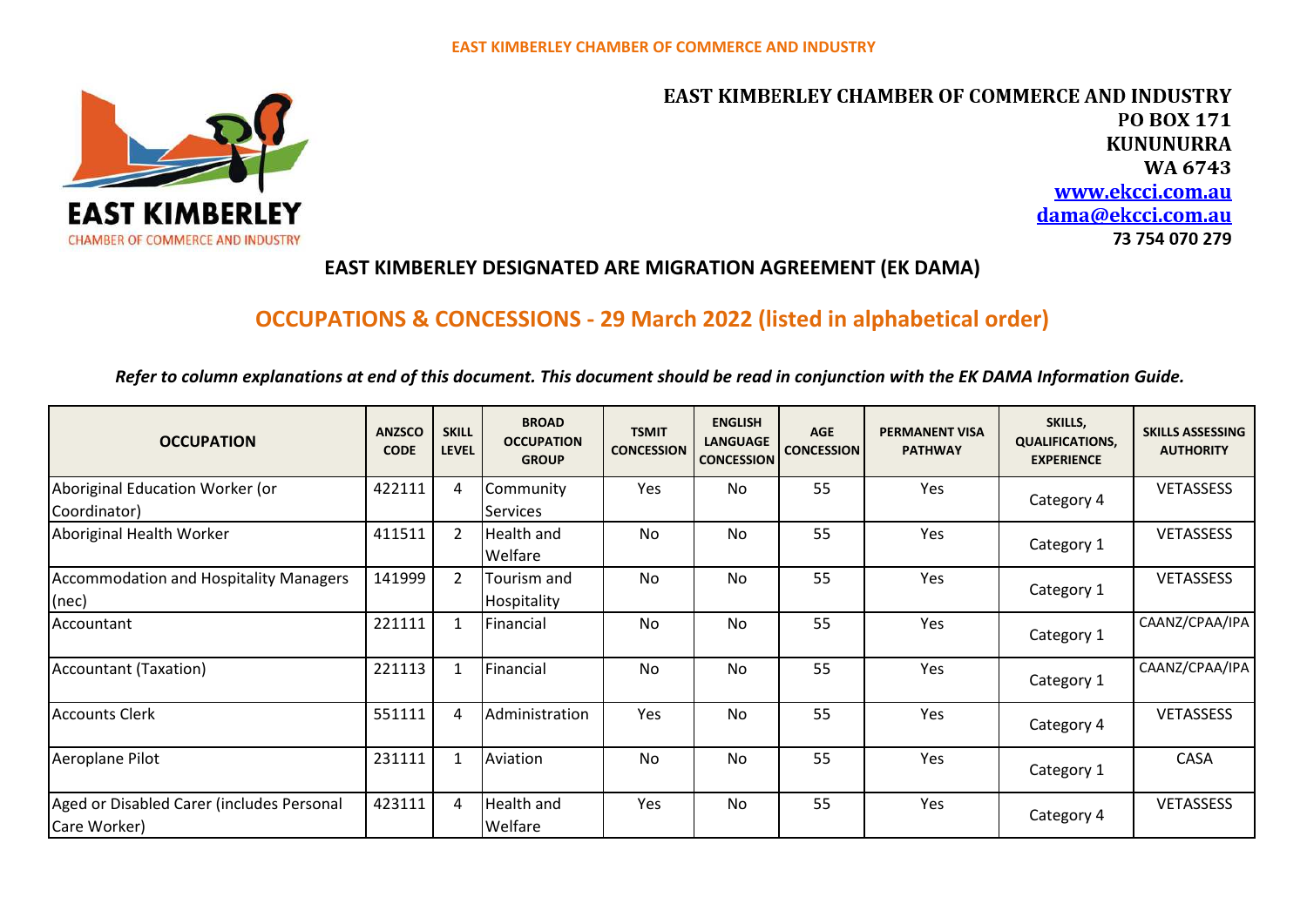| <b>OCCUPATION</b>                                                       | <b>ANZSCO</b><br><b>CODE</b> | <b>SKILL</b><br><b>LEVEL</b> | <b>BROAD</b><br><b>OCCUPATION</b><br><b>GROUP</b> | <b>TSMIT</b><br><b>CONCESSION</b> | <b>ENGLISH</b><br><b>LANGUAGE</b><br><b>CONCESSION</b> | <b>AGE</b><br><b>CONCESSION</b> | <b>PERMANENT VISA</b><br><b>PATHWAY</b> | SKILLS,<br><b>QUALIFICATIONS,</b><br><b>EXPERIENCE</b> | <b>SKILLS ASSESSING</b><br><b>AUTHORITY</b> |
|-------------------------------------------------------------------------|------------------------------|------------------------------|---------------------------------------------------|-----------------------------------|--------------------------------------------------------|---------------------------------|-----------------------------------------|--------------------------------------------------------|---------------------------------------------|
| Agricultural Plant Operator                                             | 721111                       | 4                            | Agricultural                                      | Yes                               | Yes                                                    | 55                              | Yes                                     | Category 4                                             | VETASSESS                                   |
| Air Transport Professionals (nec) (includes<br>Airworthiness Inspector) | 231199                       | 1                            | Aviation                                          | No                                | No                                                     | 55                              | Yes                                     | Category 1                                             | VETASSESS                                   |
| Aircraft Baggage Handler and Airline Ground<br>Crew                     | 721911                       | $\overline{4}$               | Aviation                                          | Yes                               | <b>No</b>                                              | 55                              | Yes                                     | Category 4                                             | VETASSESS                                   |
| Aircraft Maintenance Engineer (Avionics)                                | 323111                       | $\overline{3}$               | Aviation                                          | Yes                               | <b>No</b>                                              | 55                              | Yes                                     | Category 1                                             | <b>Trades Recognition</b><br>Australia      |
| Aircraft Maintenance Engineer (Mechanical)                              | 323112                       | 3                            | Aviation                                          | Yes                               | <b>No</b>                                              | 55                              | Yes                                     | Category 1                                             | Trades Recognition<br>Australia             |
| Aircraft Maintenance Engineer (Structures)                              | 323113                       | 3                            | Aviation                                          | Yes                               | No                                                     | 55                              | Yes                                     | Category 1                                             | <b>Trades Recognition</b><br>Australia      |
| Automotive Electrician                                                  | 321111                       | 3                            | <b>Trades</b>                                     | Yes                               | Yes                                                    | 55                              | Yes                                     | Category 1                                             | <b>Trades Recognition</b><br>Australia      |
| Baker                                                                   | 351111                       | 3                            | <b>Trades</b>                                     | Yes                               | Yes                                                    | 55                              | Yes                                     | Category 1                                             | <b>Trades Recognition</b><br>Australia      |
| <b>Bar Attendant</b>                                                    | 431111                       | 4                            | Tourism and<br>Hospitality                        | Yes                               | No                                                     | 55                              | Yes                                     | Category 4                                             | VETASSESS                                   |
| <b>Bar Manager</b>                                                      | 070499                       | $\overline{2}$               | Tourism and<br>Hospitality                        | No                                | <b>No</b>                                              | 55                              | Yes                                     | Category 5                                             | VETASSESS                                   |
| <b>Bar Supervisor</b>                                                   | 070499                       | $\overline{4}$               | Tourism and<br>Hospitality                        | Yes                               | <b>No</b>                                              | 55                              | Yes                                     | Category 7                                             | <b>VETASSESS</b>                            |
| Barista                                                                 | 431112                       | $\overline{4}$               | Restaurant or<br>Café                             | Yes                               | <b>No</b>                                              | 55                              | Yes                                     | Category 4                                             | <b>VETASSESS</b>                            |
| <b>Beauty Therapist</b>                                                 | 451111                       | 3                            | <b>Health and</b><br><b>Beauty</b>                | Yes                               | No                                                     | 55                              | Yes                                     | Category 3                                             | VETASSESS                                   |
| Bookkeeper                                                              | 551211                       | $\overline{3}$               | Financial                                         | Yes                               | <b>No</b>                                              | 55                              | Yes                                     | Category 3                                             | <b>VETASSESS</b>                            |
| Broadacre and Livestock Farmer                                          | 121711                       | 1                            | Agricultural                                      | No                                | <b>No</b>                                              | 55                              | Yes                                     | Category 3                                             | <b>VETASSESS</b>                            |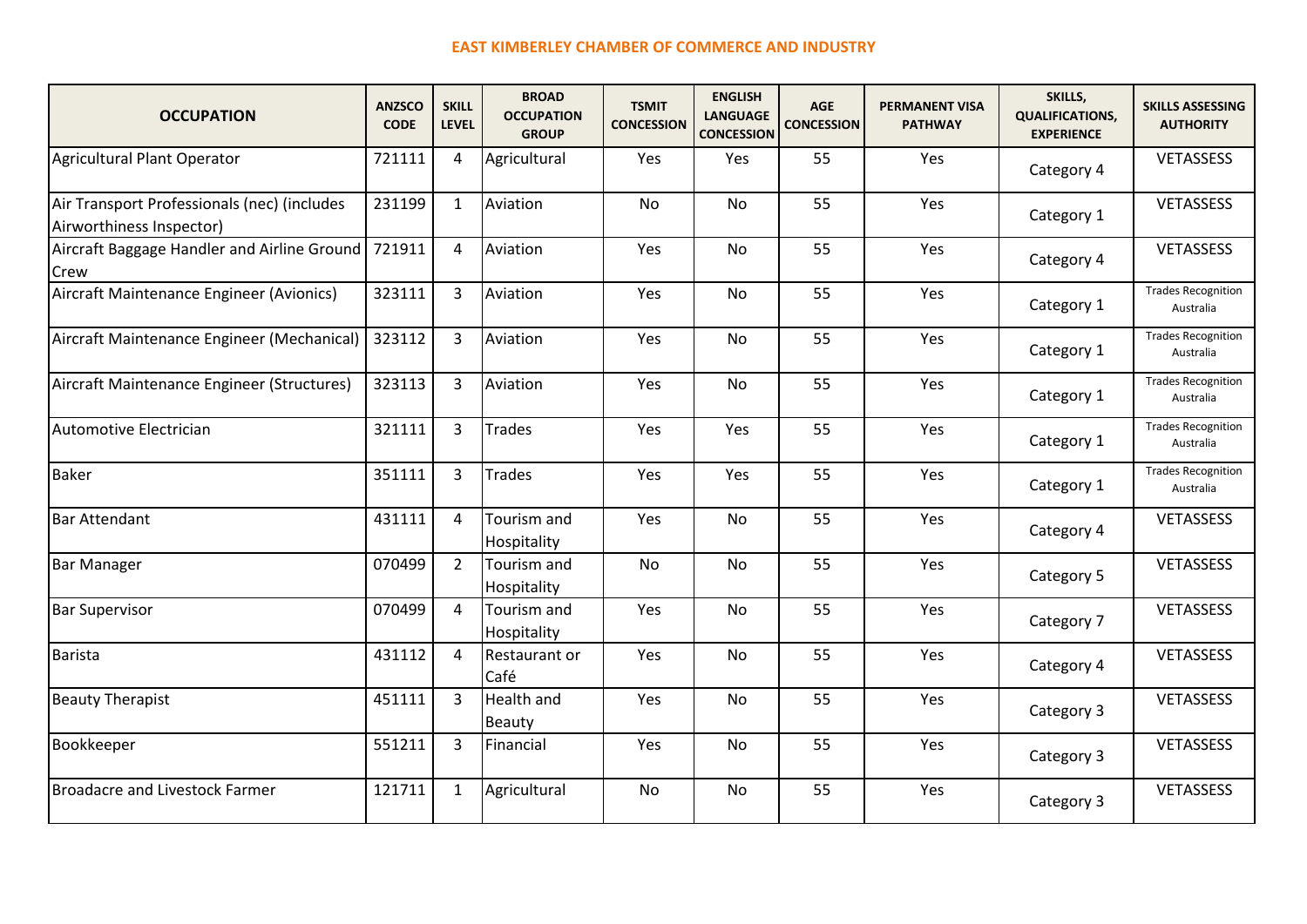| <b>OCCUPATION</b>                                        | <b>ANZSCO</b><br><b>CODE</b> | <b>SKILL</b><br><b>LEVEL</b> | <b>BROAD</b><br><b>OCCUPATION</b><br><b>GROUP</b> | <b>TSMIT</b><br><b>CONCESSION</b> | <b>ENGLISH</b><br><b>LANGUAGE</b><br><b>CONCESSION</b> | <b>AGE</b><br><b>CONCESSION</b> | <b>PERMANENT VISA</b><br><b>PATHWAY</b> | SKILLS,<br><b>QUALIFICATIONS,</b><br><b>EXPERIENCE</b> | <b>SKILLS ASSESSING</b><br><b>AUTHORITY</b> |
|----------------------------------------------------------|------------------------------|------------------------------|---------------------------------------------------|-----------------------------------|--------------------------------------------------------|---------------------------------|-----------------------------------------|--------------------------------------------------------|---------------------------------------------|
| Building Associate (Building Construction<br>Supervisor) | 312112                       | $\overline{2}$               | Construction<br>and Engineering                   | <b>No</b>                         | No.                                                    | 55                              | Yes                                     | Category 1                                             | VETASSESS                                   |
| <b>Bus Driver</b>                                        | 731211                       | $\overline{4}$               | Transport and<br>Logistics                        | Yes                               | <b>No</b>                                              | 55                              | Yes                                     | Category 4                                             | <b>VETASSESS</b>                            |
| Cafe or Restaurant Manager                               | 141111                       | $\overline{2}$               | Restaurant or<br>Café                             | No                                | <b>No</b>                                              | 55                              | Yes                                     | Category 1                                             | VETASSESS                                   |
| Café or Restaurant Supervisor                            | 070499                       | 3                            | Restaurant or<br>Café                             | Yes                               | <b>No</b>                                              | 55                              | Yes                                     | Category 6                                             | <b>VETASSESS</b>                            |
| Carpenter                                                | 331212                       | 3                            | <b>Trades</b>                                     | Yes                               | Yes                                                    | 55                              | Yes                                     | Category 1                                             | <b>Trades Recognition</b><br>Australia      |
| Carpenter and Joiner                                     | 331211                       | 3                            | Trades                                            | Yes                               | Yes                                                    | 55                              | Yes                                     | Category 1                                             | <b>Trades Recognition</b><br>Australia      |
| Chef                                                     | 351311                       | $\overline{2}$               | Restaurant or<br>Café                             | <b>No</b>                         | Yes                                                    | 55                              | Yes                                     | Category 2                                             | <b>Trades Recognition</b><br>Australia      |
| Child Care Group Leader                                  | 421111                       | $\overline{2}$               | Community<br><b>Services</b>                      | <b>No</b>                         | <b>No</b>                                              | 55                              | Yes                                     | Category 1                                             | <b>ACECQA</b>                               |
| Child Care Worker                                        | 421111                       | 3                            | Community<br><b>Services</b>                      | Yes                               | No                                                     | 55                              | Yes                                     | Category 3                                             | <b>ACECQA</b>                               |
| Clerk (General)                                          | 531111                       | $\overline{4}$               | Administration                                    | Yes                               | No                                                     | 55                              | Yes                                     | Category 4                                             | VETASSESS                                   |
| Commercial Cleaner                                       | 811211                       | 5                            | General Services                                  | Yes                               | Yes                                                    | 50                              | Yes (Conditional for<br>ENS)            | Category 4                                             | <b>VETASSESS</b>                            |
| Commercial Cleaner (Supervisor)                          | 070499                       | 4                            | General Services                                  | Yes                               | Yes                                                    | 55                              | Yes                                     | Category 7                                             | <b>VETASSESS</b>                            |
| Commercial Housekeeper                                   | 811411                       | 5                            | Tourism and<br>Hospitality                        | Yes                               | Yes                                                    | 50                              | Yes (Conditional for<br>ENS)            | Category 4                                             | <b>VETASSESS</b>                            |
| Commercial Housekeeper (Supervisor)                      | 070499                       | $\overline{a}$               | Tourism and<br>Hospitality                        | Yes                               | Yes                                                    | 55                              | Yes                                     | Category 7                                             | <b>VETASSESS</b>                            |
| Construction Project Manager                             | 133111                       | $\mathbf{1}$                 | Construction<br>and Engineering                   | <b>No</b>                         | No                                                     | 55                              | Yes                                     | Category 1                                             | <b>VETASSESS</b>                            |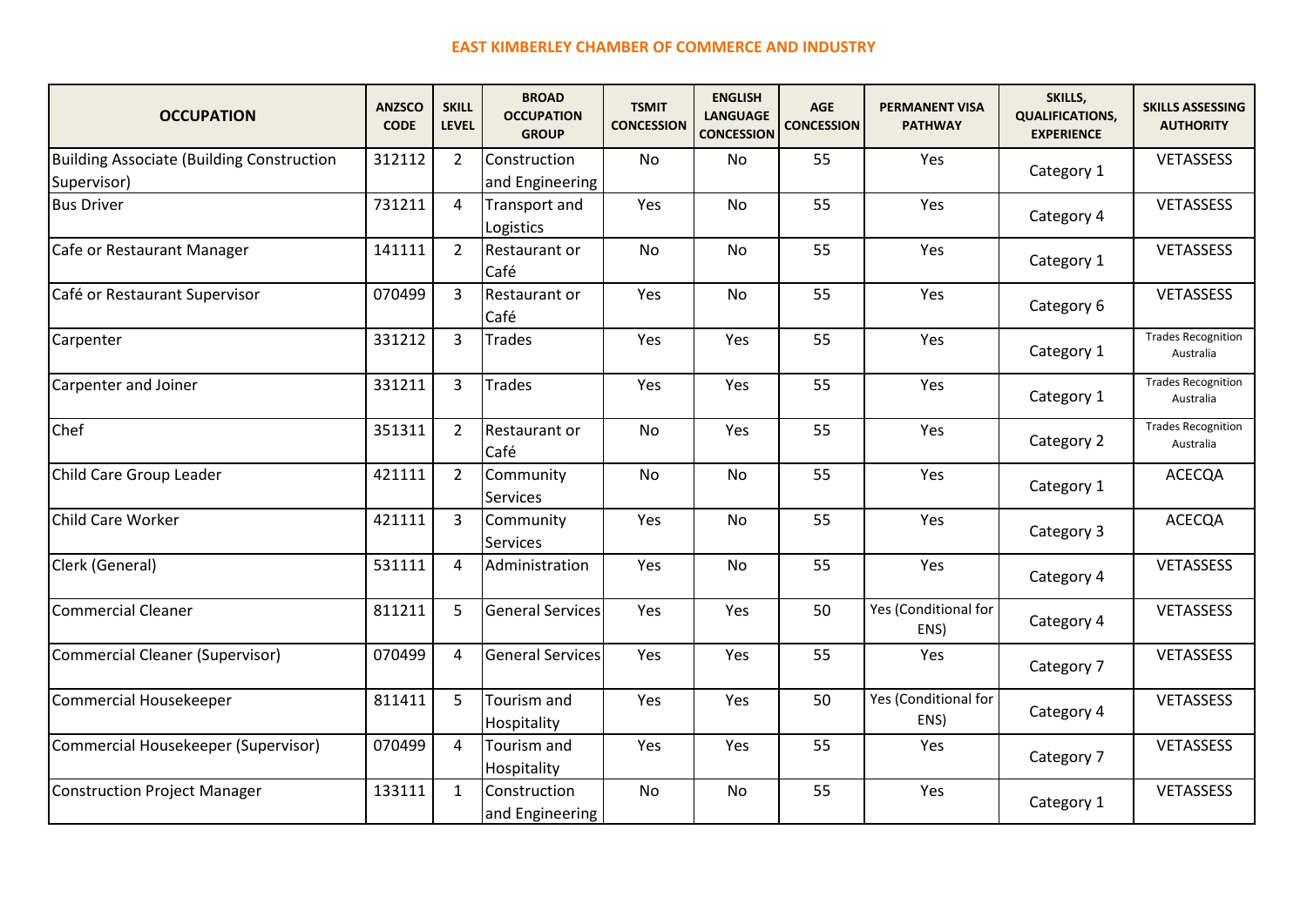| <b>OCCUPATION</b>                                                 | <b>ANZSCO</b><br><b>CODE</b> | <b>SKILL</b><br><b>LEVEL</b> | <b>BROAD</b><br><b>OCCUPATION</b><br><b>GROUP</b> | <b>TSMIT</b><br><b>CONCESSION</b> | <b>ENGLISH</b><br><b>LANGUAGE</b><br><b>CONCESSION</b> | <b>AGE</b><br><b>CONCESSION</b> | <b>PERMANENT VISA</b><br><b>PATHWAY</b> | SKILLS,<br><b>QUALIFICATIONS,</b><br><b>EXPERIENCE</b> | <b>SKILLS ASSESSING</b><br><b>AUTHORITY</b> |
|-------------------------------------------------------------------|------------------------------|------------------------------|---------------------------------------------------|-----------------------------------|--------------------------------------------------------|---------------------------------|-----------------------------------------|--------------------------------------------------------|---------------------------------------------|
| Cook                                                              | 351411                       | 3                            | Restaurant or<br>Café                             | Yes                               | Yes                                                    | 55                              | Yes                                     | Category 2                                             | <b>Trades Recognition</b><br>Australia      |
| Cotton Farm Worker                                                | 842211                       | 4                            | Agricultural                                      | Yes                               | Yes                                                    | 55                              | Yes                                     | Category 4                                             | <b>VETASSESS</b>                            |
| Cotton Grower                                                     | 121511                       | $\mathbf{1}$                 | Agricultural                                      | No                                | <b>No</b>                                              | 55                              | Yes                                     | Category 3                                             | <b>VETASSESS</b>                            |
| Crop Farm Workers (nec)                                           | 842299                       | 5                            | Agricultural                                      | Yes                               | Yes                                                    | 50                              | Yes (Conditional for<br>ENS)            | Category 4                                             | <b>VETASSESS</b>                            |
| Crowd Controller ("bouncer")                                      | 442213                       | 4                            | <b>General Services</b>                           | Yes                               | No                                                     | 55                              | Yes                                     | Category 4                                             | VETASSESS                                   |
| Customer Service Manager                                          | 149212                       | $\overline{2}$               | <b>Client Services</b>                            | No                                | No                                                     | 55                              | Yes                                     | Category 1                                             | VETASSESS                                   |
| Diesel Motor Mechanic (also Automotive<br>Heavy Mechanic)         | 321212                       | 3                            | <b>Trades</b>                                     | Yes                               | Yes                                                    | 55                              | Yes                                     | Category 1                                             | <b>Trades Recognition</b><br>Australia      |
| Disabilities Services Officer                                     | 411712                       | $\overline{2}$               | <b>Health and</b><br>Welfare                      | <b>No</b>                         | <b>No</b>                                              | 55                              | Yes                                     | Category 1                                             | <b>ACWA</b>                                 |
| Early Childhood (Pre-primary School)<br>Teacher                   | 241111                       | $\mathbf{1}$                 | Education                                         | No                                | No                                                     | 55                              | Yes                                     | Category 1                                             | <b>AITSL</b>                                |
| Earthmoving Plant Operator (General)                              | 721211                       | $\overline{4}$               | Construction<br>and Engineering                   | Yes                               | Yes                                                    | 55                              | Yes                                     | Category 4                                             | <b>VETASSESS</b>                            |
| Electronic Instrument Trades Worker (incl<br>Security Technician) | 342314                       | 3                            | <b>Trades</b>                                     | Yes                               | Yes                                                    | 55                              | Yes                                     | Category 1                                             | <b>Trades Recognition</b><br>Australia      |
| Engineer (Civil)                                                  | 233211                       | $\mathbf{1}$                 | Professional                                      | <b>No</b>                         | <b>No</b>                                              | 55                              | Yes                                     | Category 1                                             | Engineers<br>Australia                      |
| Engineer (Structural)                                             | 233214                       | 1                            | Professional                                      | No                                | <b>No</b>                                              | 55                              | Yes                                     | Category 1                                             | Engineers<br>Australia                      |
| <b>Enrolled Nurse</b>                                             | 411411                       | $\overline{2}$               | <b>Health</b> and<br>Welfare                      | No                                | <b>No</b>                                              | 55                              | Yes                                     | Category 1                                             | ANMAC                                       |
| <b>Excavator Operator</b>                                         | 721214                       | $\overline{4}$               | Construction<br>and Engineering                   | Yes                               | Yes                                                    | 55                              | Yes                                     | Category 4                                             | <b>VETASSESS</b>                            |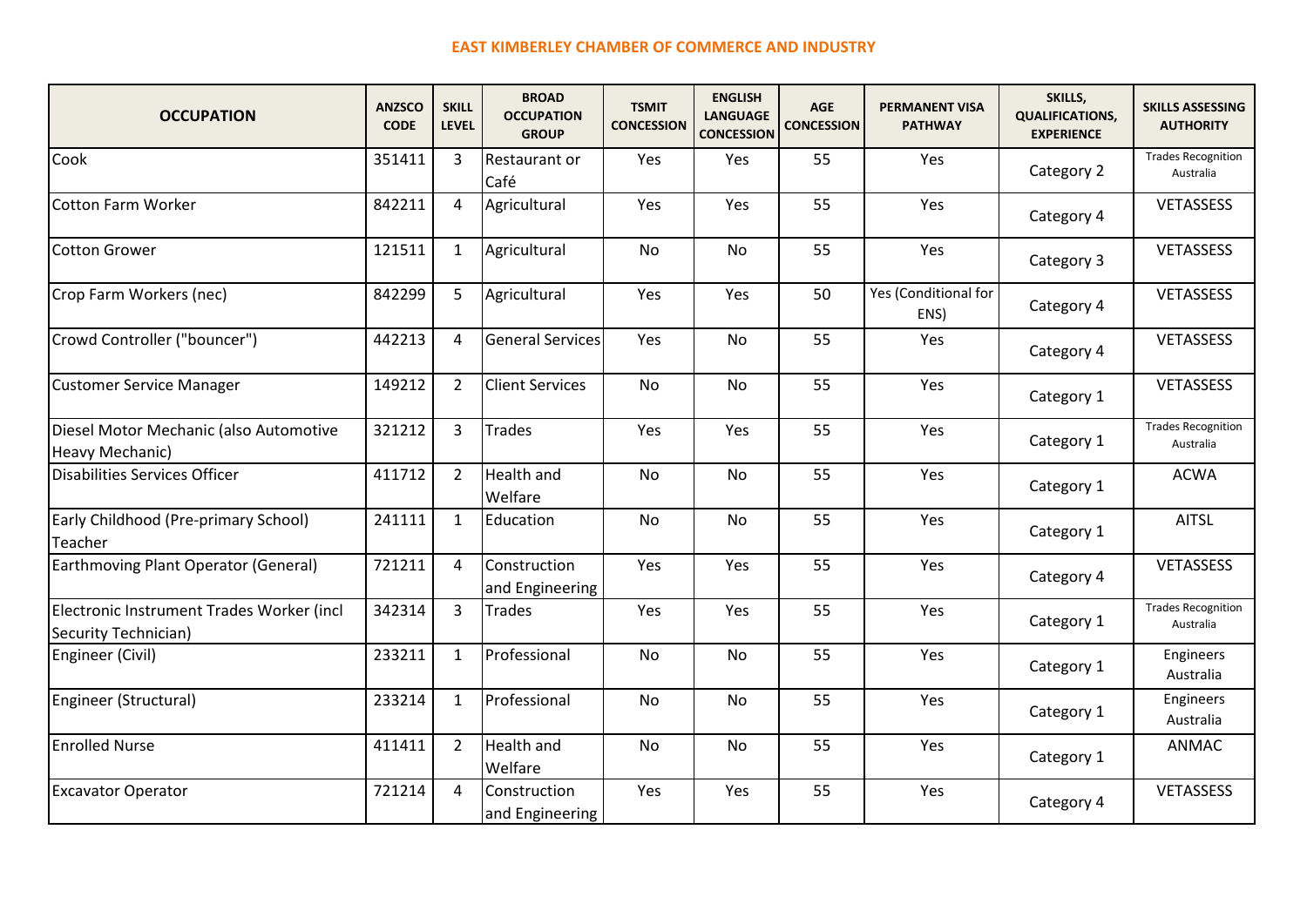| <b>OCCUPATION</b>                                           | <b>ANZSCO</b><br><b>CODE</b> | <b>SKILL</b><br><b>LEVEL</b> | <b>BROAD</b><br><b>OCCUPATION</b><br><b>GROUP</b> | <b>TSMIT</b><br><b>CONCESSION</b> | <b>ENGLISH</b><br><b>LANGUAGE</b><br><b>CONCESSION</b> | <b>AGE</b><br><b>CONCESSION</b> | <b>PERMANENT VISA</b><br><b>PATHWAY</b> | SKILLS,<br><b>QUALIFICATIONS,</b><br><b>EXPERIENCE</b> | <b>SKILLS ASSESSING</b><br><b>AUTHORITY</b> |
|-------------------------------------------------------------|------------------------------|------------------------------|---------------------------------------------------|-----------------------------------|--------------------------------------------------------|---------------------------------|-----------------------------------------|--------------------------------------------------------|---------------------------------------------|
| <b>Facilities Manager</b>                                   | 149913                       | $\overline{2}$               | Administration                                    | <b>No</b>                         | <b>No</b>                                              | 55                              | Yes                                     | Category 1                                             | <b>VETASSESS</b>                            |
| Fitter-Welder                                               | 323213                       | 3                            | <b>Trades</b>                                     | Yes                               | Yes                                                    | 55                              | Yes                                     | Category 1                                             | <b>Trades Recognition</b><br>Australia      |
| Food Trades Assistants (nec)                                | 851299                       | 5                            | Retail                                            | Yes                               | <b>No</b>                                              | 50                              | Yes (Conditional for<br>ENS)            | Category 4                                             | <b>VETASSESS</b>                            |
| Forklift Driver                                             | 721311                       | 4                            | Transport and<br>Logistics                        | Yes                               | Yes                                                    | 55                              | Yes                                     | Category 4                                             | <b>VETASSESS</b>                            |
| Grain, Oilseed, Pulse and Pasture Farm<br>Worker            | 842214                       | 4                            | Agricultural                                      | Yes                               | Yes                                                    | 55                              | Yes                                     | Category 4                                             | <b>VETASSESS</b>                            |
| <b>Hairdresser</b>                                          | 391111                       | 3                            | <b>Health and</b><br>Beauty                       | Yes                               | <b>No</b>                                              | 55                              | Yes                                     | Category 1                                             | <b>Trades Recognition</b><br>Australia      |
| Handyperson (includes Yardperson)                           | 899311                       | 5                            | General Services                                  | Yes                               | Yes                                                    | 50                              | Yes (Conditional for<br>ENS)            | Category 4                                             | <b>VETASSESS</b>                            |
| Helicopter Pilot                                            | 231114                       | 1                            | Aviation                                          | <b>No</b>                         | <b>No</b>                                              | 55                              | Yes                                     | Category 1                                             | CASA                                        |
| Horticultural Supervisor or Specialist                      | 363114                       | 3                            | Agricultural                                      | Yes                               | Yes                                                    | 55                              | Yes                                     | Category 3                                             | VETASSESS                                   |
| <b>Hospitality Retail and Service Managers</b><br>$ $ (nec) | 149999                       | $\overline{2}$               | Tourism and<br>Hospitality                        | <b>No</b>                         | <b>No</b>                                              | 55                              | Yes                                     | Category 1                                             | <b>VETASSESS</b>                            |
| Hotel or Motel or Resort Manager (includes<br>Duty Manager) | 141311                       | 2                            | Tourism and<br>Hospitality                        | <b>No</b>                         | <b>No</b>                                              | 55                              | Yes                                     | Category 1                                             | <b>VETASSESS</b>                            |
| Hotel or Motel Receptionist                                 | 542113                       | 4                            | Tourism and<br>Hospitality                        | Yes                               | <b>No</b>                                              | 55                              | Yes                                     | Category 4                                             | <b>VETASSESS</b>                            |
| Hotel Service Manager                                       | 431411                       | $\overline{2}$               | Tourism and<br>Hospitality                        | <b>No</b>                         | <b>No</b>                                              | 55                              | Yes                                     | Category 1                                             | <b>VETASSESS</b>                            |
| ICT Support Technician (nec)                                | 313199                       | $\overline{2}$               | <b>ICT</b>                                        | <b>No</b>                         | <b>No</b>                                              | 55                              | Yes                                     | Category 1                                             | <b>Trades Recognition</b><br>Australia      |
| Liaison Officer                                             | 224912                       | $\mathbf{1}$                 | Administration                                    | No                                | No                                                     | 55                              | Yes                                     | Category 1                                             | <b>VETASSESS</b>                            |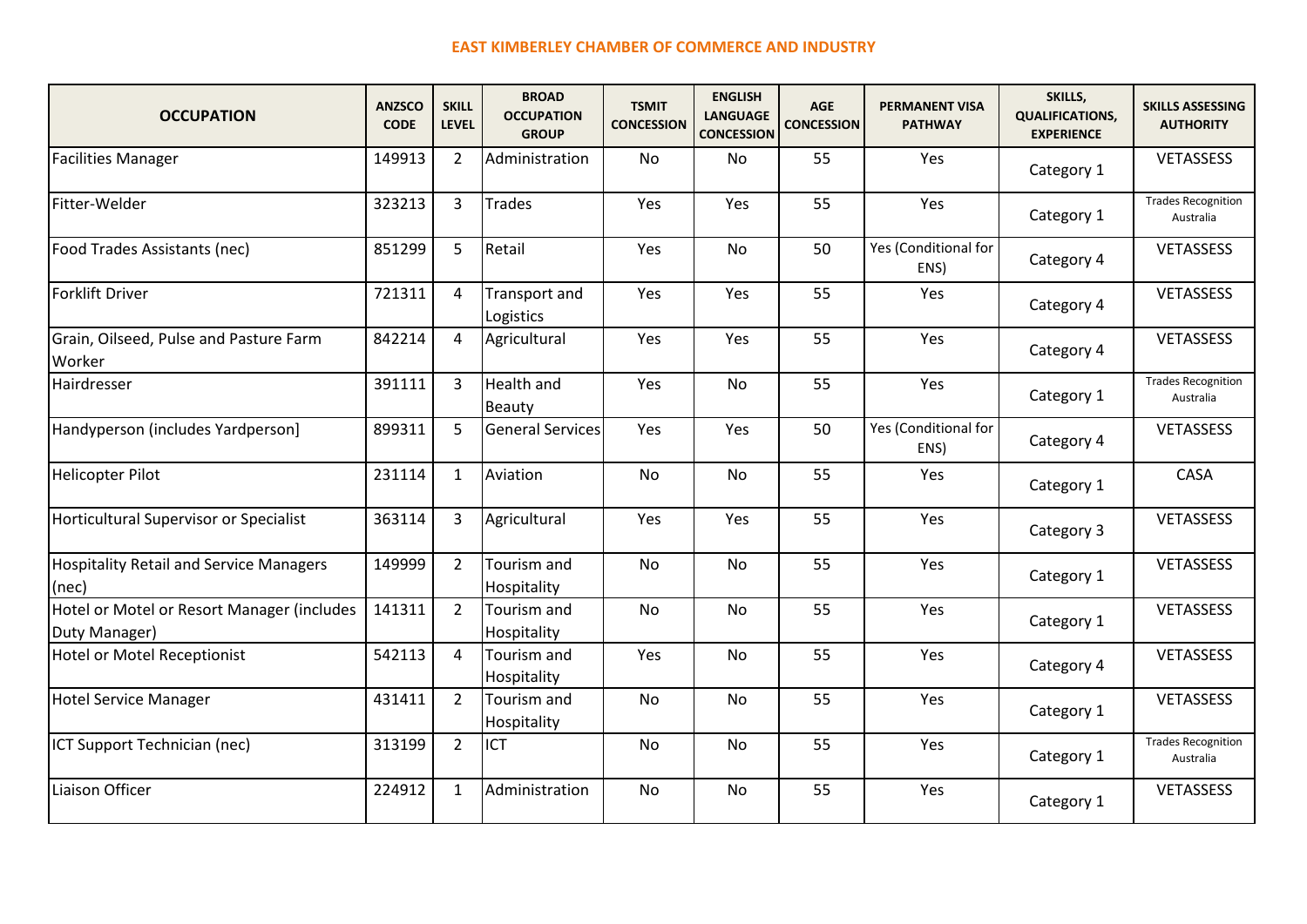| <b>OCCUPATION</b>                                      | <b>ANZSCO</b><br><b>CODE</b> | <b>SKILL</b><br><b>LEVEL</b> | <b>BROAD</b><br><b>OCCUPATION</b><br><b>GROUP</b> | <b>TSMIT</b><br><b>CONCESSION</b> | <b>ENGLISH</b><br><b>LANGUAGE</b><br><b>CONCESSION</b> | AGE<br><b>CONCESSION</b> | <b>PERMANENT VISA</b><br><b>PATHWAY</b> | SKILLS,<br><b>QUALIFICATIONS,</b><br><b>EXPERIENCE</b> | <b>SKILLS ASSESSING</b><br><b>AUTHORITY</b> |
|--------------------------------------------------------|------------------------------|------------------------------|---------------------------------------------------|-----------------------------------|--------------------------------------------------------|--------------------------|-----------------------------------------|--------------------------------------------------------|---------------------------------------------|
| Loader Operator                                        | 721216                       | 4                            | Transport and<br>Logistics                        | Yes                               | Yes                                                    | 55                       | Yes                                     | Category 4                                             | <b>VETASSESS</b>                            |
| Machine Operator (nec)                                 | 711999                       | 4                            | <b>Trades</b>                                     | Yes                               | No                                                     | 55                       | Yes                                     | Category 4                                             | <b>VETASSESS</b>                            |
| <b>Mechanical Engineer</b>                             | 233512                       | $\mathbf{1}$                 | Professional                                      | No                                | <b>No</b>                                              | 55                       | Yes                                     | Category 1                                             | <b>ENGINEERS</b><br><b>AUSTRALIA</b>        |
| Mechanical Engineering Draftsperson                    | 312511                       | $\overline{2}$               | <b>Trades</b>                                     | <b>No</b>                         | <b>No</b>                                              | 55                       | Yes                                     | Category 1                                             | <b>ENGINEERS</b><br><b>AUSTRALIA</b>        |
| Metal Fabricator (includes Boilermaker)                | 322311                       | 3                            | <b>Trades</b>                                     | Yes                               | Yes                                                    | 55                       | Yes                                     | Category 1                                             | <b>Trades Recognition</b><br>Australia      |
| Metal Fitters and Machinists (nec)                     | 323299                       | 3                            | <b>Trades</b>                                     | Yes                               | Yes                                                    | 55                       | Yes                                     | Category 1                                             | <b>Trades Recognition</b><br>Australia      |
| Metal Machinist (First Class)                          | 323214                       | 3                            | <b>Trades</b>                                     | Yes                               | Yes                                                    | 55                       | Yes                                     | Category 1                                             | <b>Trades Recognition</b><br>Australia      |
| Mixed Production Farmers (nec)                         | 121799                       | 1                            | Agricultural                                      | No                                | <b>No</b>                                              | 55                       | Yes                                     | Category 3                                             | VETASSESS                                   |
| Mixed Production Farm Workers (nec)                    | 842499                       | 5                            | Agricultural                                      | Yes                               | Yes                                                    | 50                       | Yes (Conditional for<br>ENS)            | Category 4                                             | VETASSESS                                   |
| Mobile Plant Operators (nec)                           | 721999                       | $\overline{4}$               | Construction<br>and Engineering                   | Yes                               | Yes                                                    | 55                       | Yes                                     | Category 4                                             | VETASSESS                                   |
| Motor Mechanic (General)                               | 321211                       | 3                            | Trades                                            | Yes                               | Yes                                                    | 55                       | Yes                                     | Category 1                                             | <b>Trades Recognition</b><br>Australia      |
| Nursing Support Worker (Assistant in<br>Nursing)       | 423312                       | 4                            | <b>Health and</b><br>Welfare                      | Yes                               | <b>No</b>                                              | 55                       | Yes                                     | Category 4                                             | <b>VETASSESS</b>                            |
| Occupational Health and Safety<br>Officer/Advisor      | 251312                       | 1                            | Administration                                    | No                                | <b>No</b>                                              | 55                       | Yes                                     | Category 1                                             | <b>VETASSESS</b>                            |
| <b>Office Manager</b>                                  | 512111                       | $\overline{2}$               | Administration                                    | No                                | <b>No</b>                                              | 55                       | Yes                                     | Category 1                                             | <b>VETASSESS</b>                            |
| Operations and Client Experience Officer<br>(Aviation) | 070499                       | 4                            | Aviation                                          | Yes                               | <b>No</b>                                              | 55                       | Yes                                     | Category 7                                             | VETASSESS                                   |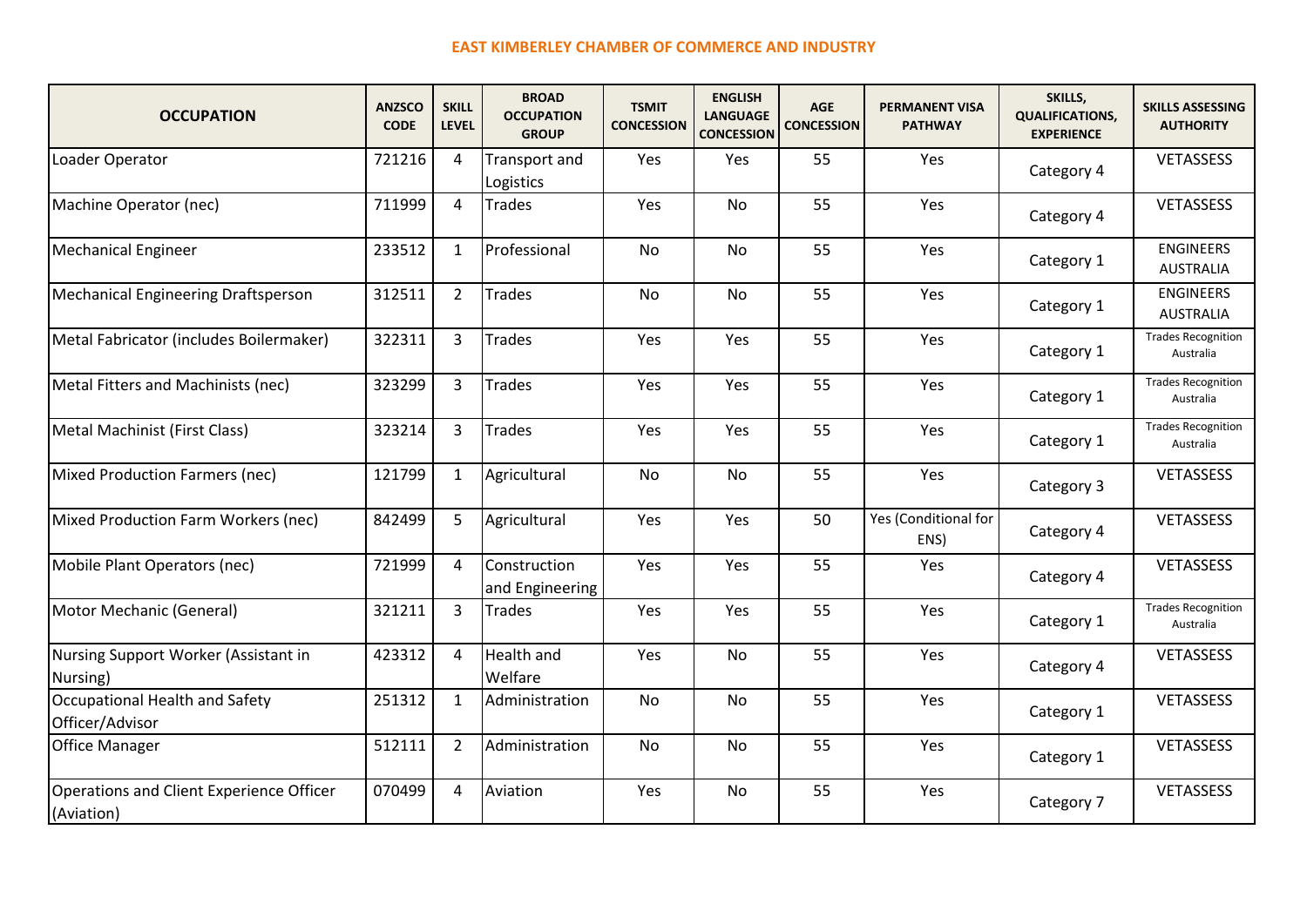| <b>OCCUPATION</b>                                       | <b>ANZSCO</b><br><b>CODE</b> | <b>SKILL</b><br><b>LEVEL</b> | <b>BROAD</b><br><b>OCCUPATION</b><br><b>GROUP</b> | <b>TSMIT</b><br><b>CONCESSION</b> | <b>ENGLISH</b><br><b>LANGUAGE</b><br><b>CONCESSION</b> | AGE<br><b>CONCESSION</b> | <b>PERMANENT VISA</b><br><b>PATHWAY</b> | SKILLS,<br><b>QUALIFICATIONS,</b><br><b>EXPERIENCE</b> | <b>SKILLS ASSESSING</b><br><b>AUTHORITY</b> |
|---------------------------------------------------------|------------------------------|------------------------------|---------------------------------------------------|-----------------------------------|--------------------------------------------------------|--------------------------|-----------------------------------------|--------------------------------------------------------|---------------------------------------------|
| Other Hospitality Workers nec                           | 431999                       | 5                            | Tourism and<br>Hospitality                        | Yes                               | No.                                                    | 50                       | Yes (Conditional for<br>ENS)            | Category 4                                             | <b>VETASSESS</b>                            |
| Other Hospitality, Retail and Service<br>Managers (nec) | 149999                       | $\overline{2}$               | Retail                                            | No                                | No                                                     | 55                       | Yes                                     | Category 1                                             | <b>VETASSESS</b>                            |
| Passenger Coach Driver                                  | 731213                       | 4                            | Transport and<br>Logistics                        | Yes                               | No                                                     | 55                       | Yes                                     | Category 4                                             | VETASSESS                                   |
| Pastrycook                                              | 351112                       | 3                            | <b>Trades</b>                                     | Yes                               | Yes                                                    | 55                       | Yes                                     | Category 1                                             | <b>Trades Recognition</b><br>Australia      |
| Pest Controller                                         | 843411                       | 4                            | General Services                                  | Yes                               | <b>No</b>                                              | 55                       | Yes                                     | Category 4                                             | VETASSESS                                   |
| Plasterer                                               | 333211                       | 3                            | <b>Trades</b>                                     | Yes                               | Yes                                                    | 55                       | Yes                                     | Category 1                                             | <b>Trades Recognition</b><br>Australia      |
| Practice Manager (nec)                                  | 512299                       | $\overline{2}$               | Administration                                    | No                                | <b>No</b>                                              | 55                       | Yes                                     | Category 1                                             | <b>VETASSESS</b>                            |
| Preschool Aide                                          | 422115                       | 4                            | Education                                         | Yes                               | <b>No</b>                                              | 55                       | Yes                                     | Category 4                                             | VETASSESS                                   |
| <b>Receptionist (General)</b>                           | 542111                       | 4                            | Administration                                    | Yes                               | No                                                     | 55                       | Yes                                     | Category 4                                             | VETASSESS                                   |
| Retail Manager (General)                                | 142111                       | $\overline{2}$               | Retail                                            | <b>No</b>                         | <b>No</b>                                              | 55                       | Yes                                     | Category 1                                             | <b>VETASSESS</b>                            |
| <b>Retail Supervisor</b>                                | 621511                       | 4                            | Retail                                            | Yes                               | <b>No</b>                                              | 55                       | Yes                                     | Category 4                                             | VETASSESS                                   |
| <b>Sales and Marketing Manager</b>                      | 131112                       | 1                            | Professional                                      | No                                | <b>No</b>                                              | 55                       | Yes                                     | Category 1                                             | <b>IML</b>                                  |
| Sales Assistant (general)                               | 621111                       | 5                            | Retail                                            | Yes                               | <b>No</b>                                              | 50                       | Yes (Conditional for<br>ENS)            | Category 4                                             | <b>VETASSESS</b>                            |
| Sales Representative (nec)                              | 611399                       | 4                            | Administration                                    | Yes                               | <b>No</b>                                              | 55                       | Yes                                     | Category 4                                             | VETASSESS                                   |
| <b>Security Officer</b>                                 | 442217                       | 4                            | <b>General Services</b>                           | Yes                               | <b>No</b>                                              | 55                       | Yes                                     | Category 4                                             | VETASSESS                                   |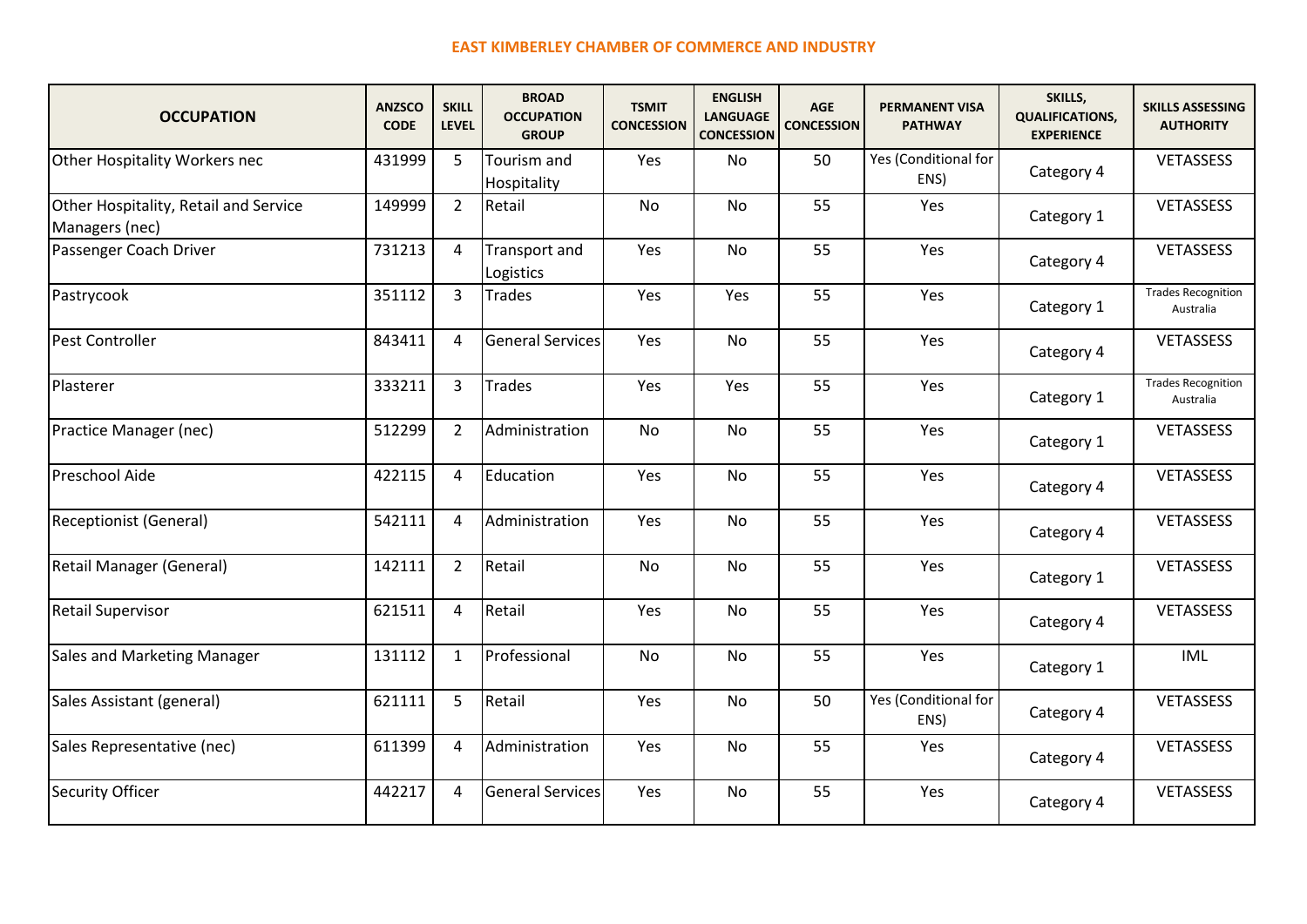| <b>OCCUPATION</b>                                      | <b>ANZSCO</b><br><b>CODE</b> | <b>SKILL</b><br><b>LEVEL</b> | <b>BROAD</b><br><b>OCCUPATION</b><br><b>GROUP</b> | <b>TSMIT</b><br><b>CONCESSION</b> | <b>ENGLISH</b><br><b>LANGUAGE</b><br><b>CONCESSION</b> | <b>AGE</b><br><b>CONCESSION</b> | <b>PERMANENT VISA</b><br><b>PATHWAY</b> | SKILLS,<br><b>QUALIFICATIONS,</b><br><b>EXPERIENCE</b> | <b>SKILLS ASSESSING</b><br><b>AUTHORITY</b> |
|--------------------------------------------------------|------------------------------|------------------------------|---------------------------------------------------|-----------------------------------|--------------------------------------------------------|---------------------------------|-----------------------------------------|--------------------------------------------------------|---------------------------------------------|
| Senior Aquaculture, Crop and Forestry<br>Workers (nec) | 363199                       | 3                            | Agricultural                                      | Yes                               | Yes                                                    | 55                              | Yes                                     | Category 3                                             | VETASSESS                                   |
| Senior Broadacre Crop Farm Worker                      | 363116                       | 3                            | Agricultural                                      | Yes                               | Yes                                                    | 55                              | Yes                                     | Category 3                                             | <b>VETASSESS</b>                            |
| Ship's Master                                          | 231213                       | 1                            | Marine                                            | No                                | No                                                     | 55                              | Yes                                     | Category 1                                             | AMSA                                        |
| Supply and Distribution Manager                        | 133611                       | $\mathbf{1}$                 | Transport and<br>Logistics                        | <b>No</b>                         | <b>No</b>                                              | 55                              | Yes                                     | Category 1                                             | IML                                         |
| Teachers' Aide                                         | 422116                       | 4                            | Education                                         | Yes                               | <b>No</b>                                              | 55                              | Yes                                     | Category 4                                             | <b>VETASSESS</b>                            |
| <b>Tour Guide</b>                                      | 451412                       | 3                            | Tourism and<br>Hospitality                        | Yes                               | <b>No</b>                                              | 55                              | Yes                                     | Category 3                                             | <b>VETASSESS</b>                            |
| Truck Driver (general)                                 | 733111                       | 4                            | Transport and<br>Logistics                        | Yes                               | Yes                                                    | 55                              | Yes                                     | Category 4                                             | <b>VETASSESS</b>                            |
| Waiter                                                 | 431511                       | 4                            | Restaurant or<br>Café                             | Yes                               | No                                                     | 55                              | Yes                                     | Category 4                                             | <b>VETASSESS</b>                            |
| Waiter (Supervisor)                                    | 070499                       | 4                            | Restaurant or<br>Café                             | Yes                               | <b>No</b>                                              | 55                              | Yes                                     | Category 7                                             | <b>VETASSESS</b>                            |
| Wall and Floor Tiler                                   | 333411                       | 3                            | Trades                                            | Yes                               | Yes                                                    | 55                              | Yes                                     | Category 1                                             | <b>Trades Recognition</b><br>Australia      |
| Welder                                                 | 322313                       | 3                            | <b>Trades</b>                                     | Yes                               | Yes                                                    | 55                              | Yes                                     | Category 1                                             | <b>Trades Recognition</b><br>Australia      |

**REFER NEXT PAGE FOR EXPLANATION OF COLUMN HEADINGS IN THIS DOCUMENT**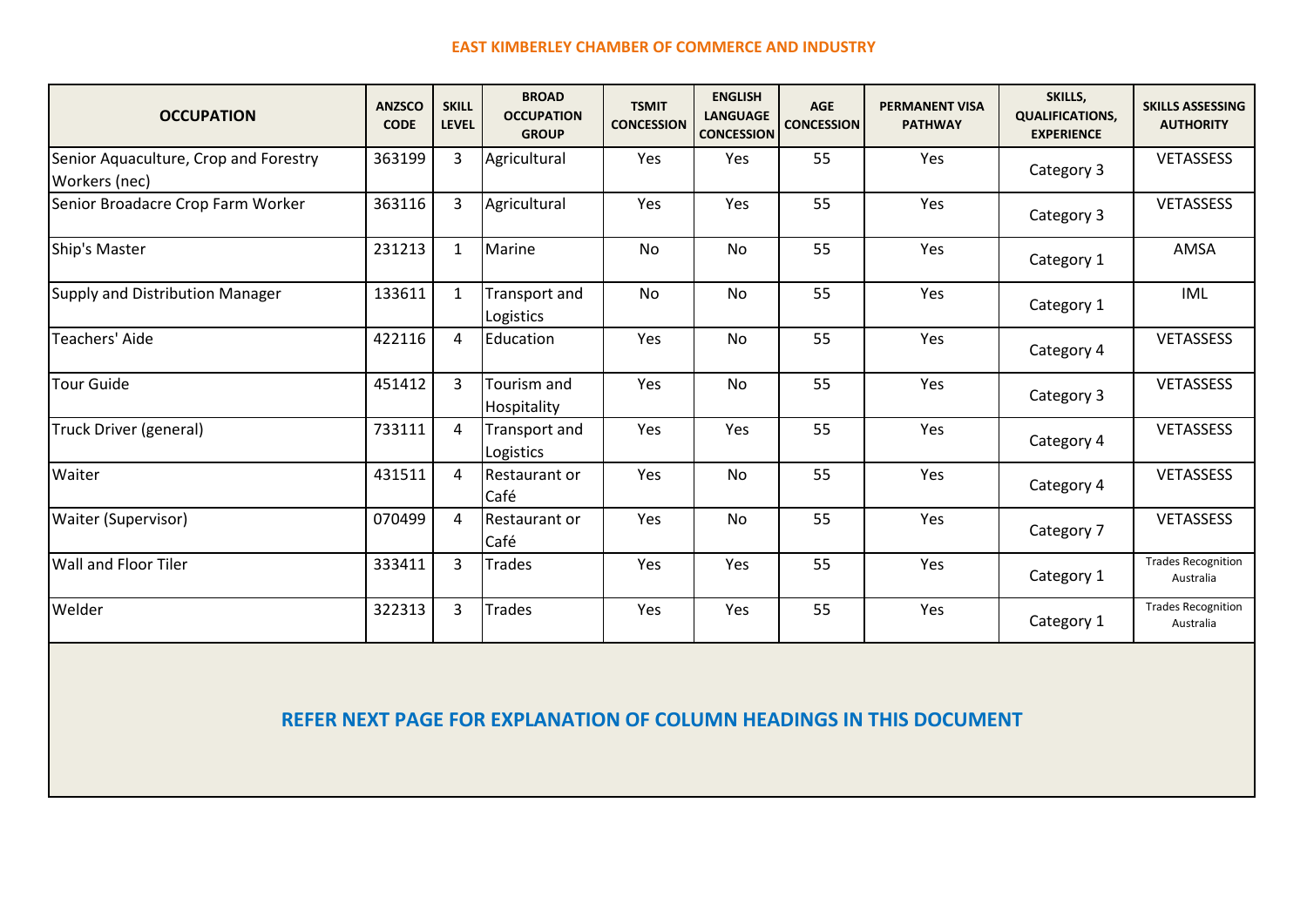**Note that full details regarding EK DAMA occupations and concessions are contained in the EK DAMA Information Guide available in the EKCCI website. The following is a summary only and business decisions should not be made without referring to the detail in that Information Guide.**

**OCCUPATION** : Occupations available under the EK DAMA as of [date]. Note that some of these occupations are also accessible in standard skilled migration pathways but many do not have a permanent visa pathway. Under the EK DAMA, all occupations have a permanent visa pathway and access to additional concessions. Many occupations in standard skilled migration pathways are subject to caveats that do not apply when access under the EK DAMA. REFER ALSO ITEM 1.6 IN EK DAMA INFORMATION GUIDE.

**ANZSCO CODE**: Occupation codes as listed in the *Australian and New Zealand Stand ard Classification of Occupations* (ANZSCO)*.* Note that occupations in this list with the code 070499 are non-ANZSCO occupations. For details of ANZSCO occupations, including position description, see the ANZSCO website (you can search by occupation name or ANZSCO code). For non-ANZSCO occupations, see the position descriptions in the EKCCI website. REFER ITEM 1.6 IN EK DAMA INFORMATION GUIDE.

**SKILL LEVEL**: Relevant skill level as listed in the *Australian and New Zealand Standard Classification of Occupations* (or as determined by *Department of Home Affairs* for non-ANZSCO occupations).

**BROAD OCCUPATION GROUP**: Note that an occupation may be relevant to more than one occupation group. If searching by occupation group, be aware that some occupations relevant to you may be in a different occupation group. Example: a Cook may be relevant to a business operating in the Child Care sector (Social Services occupation group), but will be listed in the Tourism and Hospitality occupation group.

**TSMIT CONCESSION**: This column indicates whether a TSMIT concession ('salary concession') is accessible for the occupation. For full details, REFER ITEM 1.11 IN EK DAMA INFORMATION GUIDE.

**ENGLISH LANGUAGE CONCESSION**: This column indicates whether an English language concession (as required at nomination/visa stage) is accessible for the occupation. FOR FULL DETAILS, REFER ITEM 1.12 IN EK DAMA INFORMATION GUIDE.

**AGE CONCESSION**: This column indicates whether an occupation has access to an age concession (the maximum age for the Overseas Worker) at time of lodging a nomination application for an ENS 186 (permanent ) visa, or a SESR 494 (temporary) visa, under the EK DAMA. Note that the Overseas Worker 'must not have turned' this age at date of nomination. REFER ITEM 1.15 IN EK DAMA INFORMATION GUIDE.

**PERMANENT VISA PATHWAY**: All occupations in the EK DAMA Occupation and Concessions List may have access to a permanent visa pathway. The holder of a **TSS** visa granted under an EK DAMA labour agreement may be eligible for an **ENS** (permanent) visa after three years. The holder of a **SESR** visa granted under an EK DAMA labour agreement may be eligible for a **Permanent Residence (Skilled Regional)(191)** visa after three years. Note that access to a permanent visa pathway for Skill Level 5 occupations via the TSS to ENS pathway is conditional upon advancing to a Skill Level 4 position or higher in a closely related occupation. REFER ITEM 1.16 IN EK DAMA **SKILLS, QUALIFICATIONS, AND EXPERIENCE**: This column indicates the skills, qualifications and experience requirements that will be listed in an EK DAMA Labour Agreement for the specific occupation/s. The requirements for each Category are listed in the EK DAMA Information Guide in Item 1.13.

**SKILL ASSESSMENTS**: This column indicates the relevant Skills Assessing Authority for the occupation. Note that occupations in Categories 1-2 may not require a mandatory skills assessment for TSS 482 nomination/visa applications, unless certain circumstances apply (see the legislative instrument at

https://www.legislation.gov.au/Details/F2018L00294). Occupations in Categories 3-7 require a mandatory skills assessment. REFER ITEM 1.14 IN EK DAMA INFORMATION GUIDE.